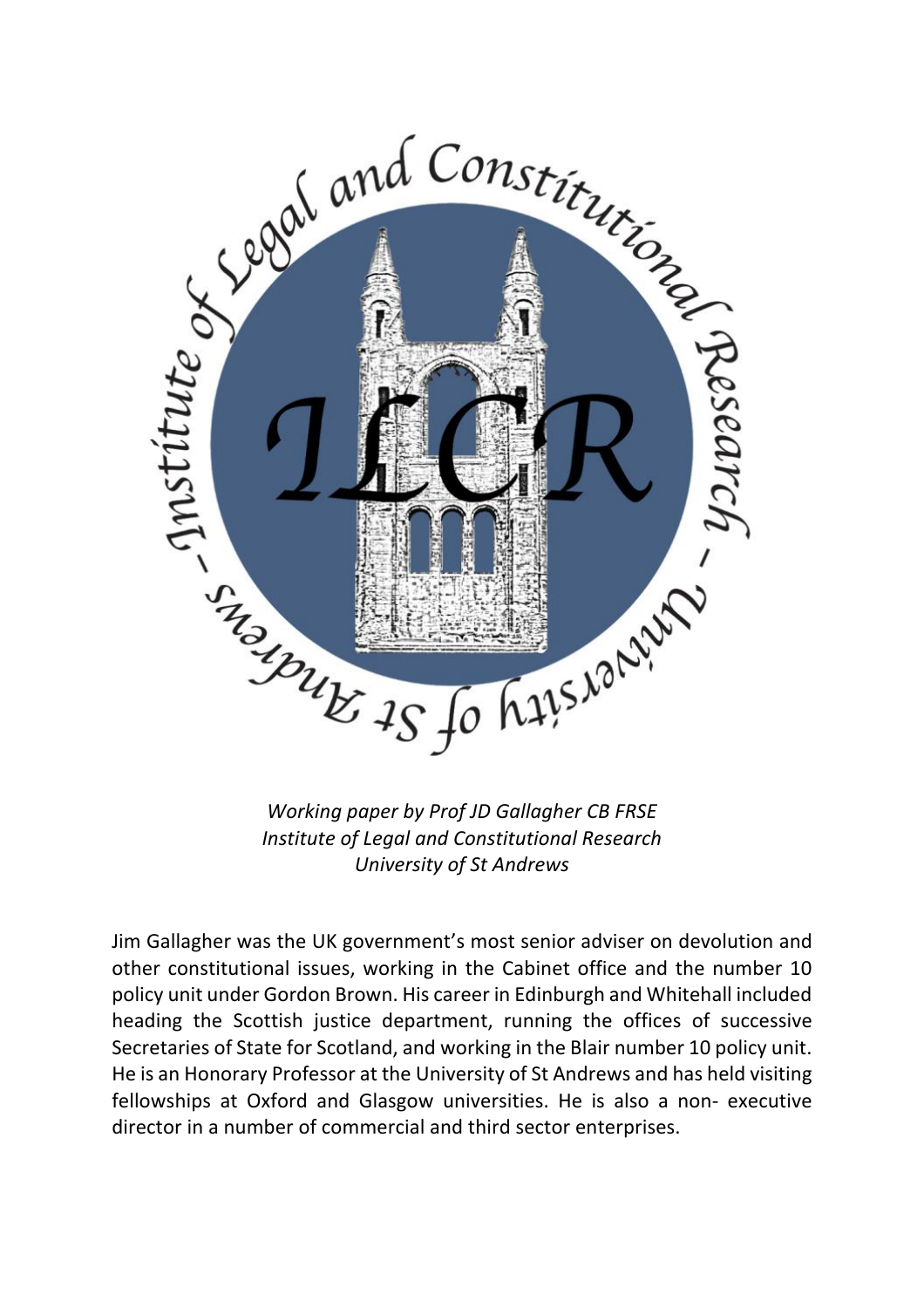#### **Could there be a "Confederal" UK?**

As Brexit grinds towards its next stage, the UK is once again stretched on the constitutional rack: a Northern Ireland settlement destabilised by the realities of a land border with the EU; louder demands from the SNP for an independence referendum; and even increased interest in independence in Wales. The government in London is worried, but has no clear plan for the UK's territorial constitution post-Brexit, beyond an increasing emphasis on the benefits of the union, and some fringe talk of federalism. The Labour and Liberal Democrat parties show a more positive interest in that idea, but detailed, concrete proposals are thin on the ground. This paper sets out the case for a "confederal" territorial constitution for the UK, what its institutions might look like, and what steps could be taken now to move towards it.

Today, the United Kingdom is a combination of very wide devolution (in Scotland, Wales, Northern Ireland) and deep centralisation (in England). The devolved nations have legislatures with great scope, and their own governments running most public services, with substantial fiscal freedom. England has a small number of mayors with limited powers. So it is perhaps not surprising the territorial aspects of the UK's constitution are incoherent.

#### *Why support federalism for the UK: a bad reason, and some good ones*

From the perspective of nations like Wales and Scotland, with divided views on the question of separation or union, the idea of federalism, like devolution, might be described a "strategic compromise" between independence and incorporation: it is a mixture of self-rule and shared rule. Rather than one section of the population securing everything they want, each compromises to some degree. There is little sign of that in the winner take all style of present day Scottish constitutional debate, but more in Wales, and in Northern Ireland constitutional compromise is built into the institutions of devolution.

A commitment to federalism for the whole UK cannot simply be a "more devolution" sop to separatist tendencies. That would not work in Scotland, nor be acceptable to the rest of the UK. Instead, it should be based on a deeper understanding of the nature and benefits of decentralised government for the whole country and be built on a commitment to decentralising political power across the whole UK, not simply the devolved nations. That is a necessary condition for reducing the UK's wide spatial inequalities, and it provides opportunities to devise and implement policies that reflect public opinion in different parts of the UK. For those who support progressive politics, it provides the opportunity to promote social justice in some parts of the country, even when there is not a progressive UK government. But such federalism must recognise the deeply asymmetric nature of the UK, given the size of England, and the implications of the differences between the institutions in the devolved nations and those in England. For Scotland and Wales, the key insight is that the shortcomings of devolution lie not in inadequate powers but in dysfunctional relationships. Changes to the territorial constitution to create a confederal system also need to be located in wider constitutional reforms, and can be implemented in stages.

Despite devolution to Scotland, Wales and Northern Ireland over the last two decades, the UK remains perhaps the most centralised large country in the world. The government of England is grossly overcentralised in London (increasingly so under the present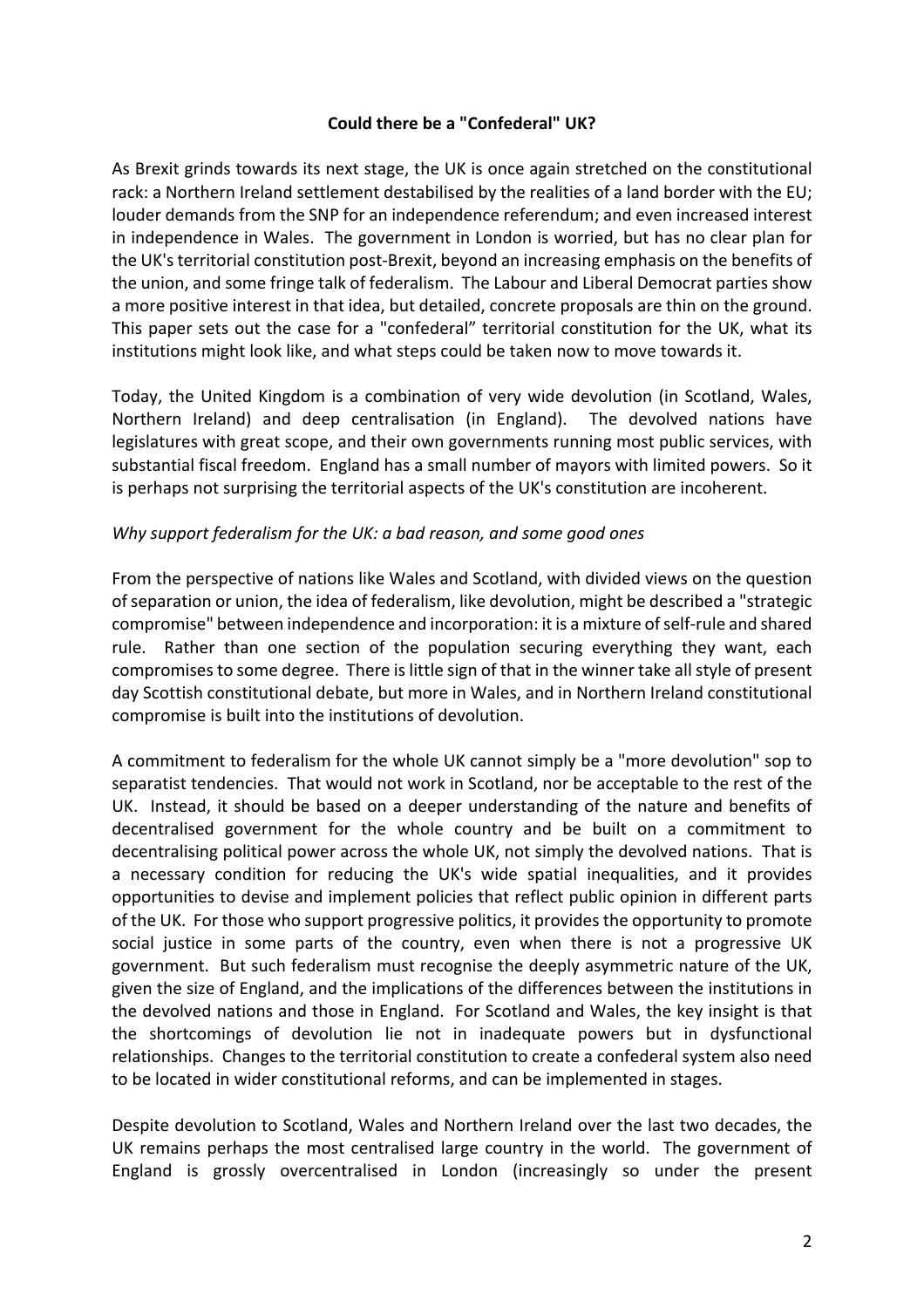administration). Radical decentralisation is needed: first, to allow people in different parts of the country policies which more closely meet their preferences; and secondly, to help manage the regional economic development policies needed to address the UK's gross economic inequalities. It is perhaps progressive politicians who have traditionally been most suspicious of decentralised government, preferring UK-wide solutions which maximise the territory across which social solidarity is exercised. But decentralisation can be designed to secure continued social solidarity – such as provision of guaranteed benefits or levels of public services – while still acknowledging differing identities and preferences, providing the opportunity not simply for local leadership and innovation, and the opportunity for left of centre parties to promote social justice in at least some parts of the country.

The UK is one of the most geographically unequal advanced countries in the world, with levels of economic activity and welfare markedly different between the rich south east and poorest regions. The differences in levels of economic activity are more striking even than between states of the US, but the effects on the welfare of the population are mitigated by large fiscal transfers supporting common standards of pensions, benefits and public services. In order to address these regional inequalities, political decentralisation is essential, but not enough: it will have to be accompanied by effective programs of regional economic development, which the UK has not had since the 1960s. To some degree, Brexit may enable this: but no concrete proposals for a "shared prosperity fund" or the like have been produced by the present government.

Decentralisation in England has had, at best, a chequered history. Administrative decentralisation of central government functions to the Standard Regions under the Conservatives in the 1980s was carried on by Labour (after the failure of the north-east referendum) with more powerful regional economic development bodies, but unwound by successive Conservative governments. Directly elected mayors, initially only for London, have been revived under Conservative administrations, and may offer the most promising building block for the future. The aim is to promote local agency and policy innovation, especially in the economic sphere, rather than recognise identity. By contrast, by any international standards the degree of devolution to Scotland, Wales and Northern Ireland is remarkably wide. In terms of both spending and taxation powers devolution (in Scotland especially) is comparable to highly decentralised federal states, such as Canada or Switzerland. It has however been more successful in acknowledging questions of national identity than as a laboratory for successful economic development or innovative public policy.

The different natures of English decentralisation and national devolution have important implications for how the UK should become more federal. The former is a planned reallocation of power inside an existing nation, matching local decisions to local democratic priorities; the latter a recognition that a "union" state is a coming together of previously separate national entities, with continuing institutional recognition of different identities, cultures and histories. Scotland, Wales Northern Ireland each entered into a union at different times and in different circumstances, and it has already been formally recognised that both Scotland and Northern Ireland could in different ways cease to be part of the United Kingdom. The same must apply to Wales. The structure of any federalism for the UK must therefore take account of sub-state entities which have important differences in nature and function and history. This paper uses the word "confederal" to emphasise that rather than a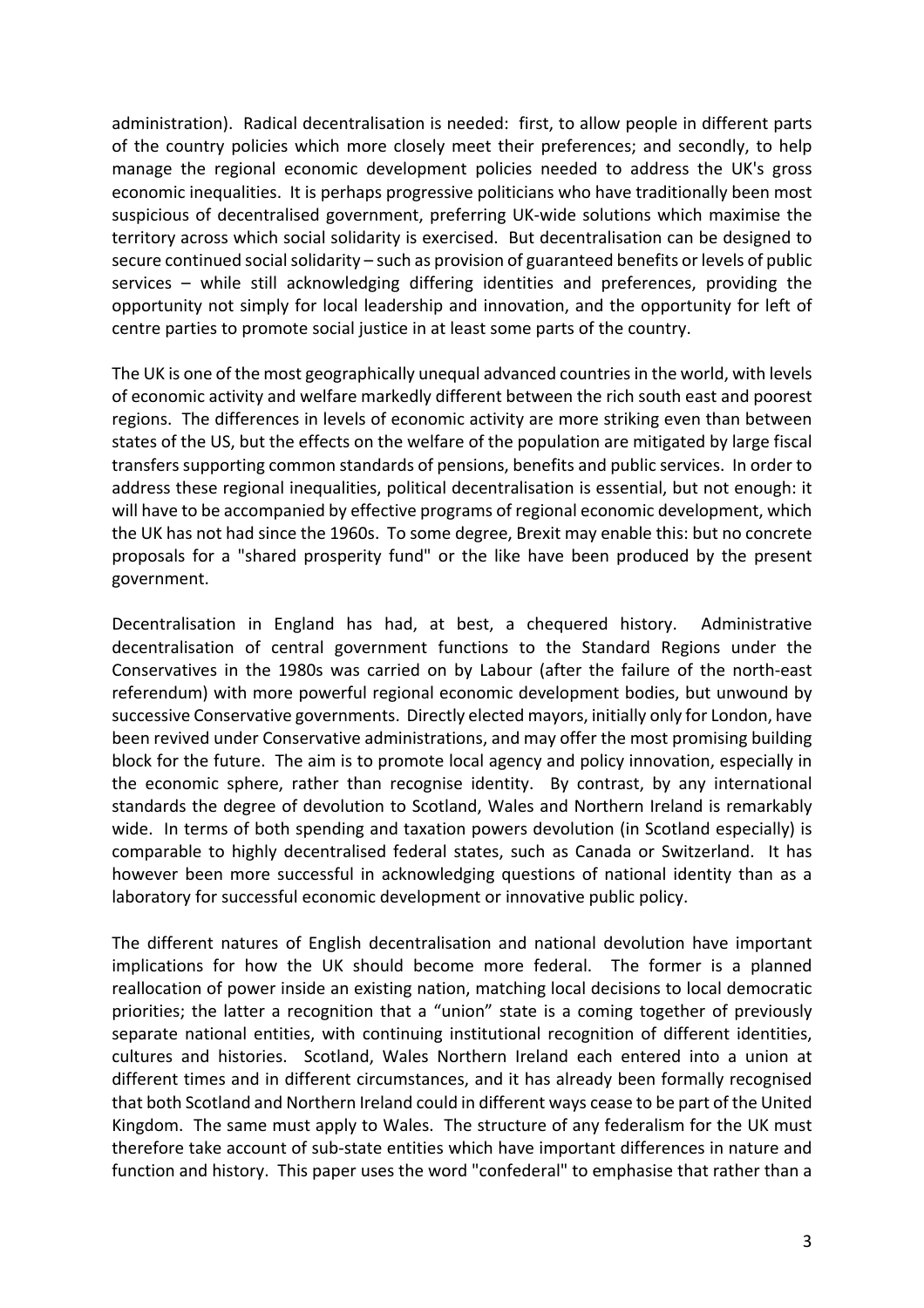simple, symmetrical, federal structure, the UK comprises units of different natures with differing relationships with the overall entity.

#### . *Dysfunctional relationships*

Devolution in the UK has been under strain in recent years, mainly from the Scottish National Party. Their constant argument (whether in times of economic growth, recession, or epidemic) that even very wide devolved powers are inadequate can be attributed to their separatist ambitions. But there are deeper strains, such as those identified by the Labour administration in Wales, not about powers, but about relationships. These have come to a head in the aftermath of Brexit, and in the coronavirus crisis. To a substantial degree, this reflects the nationalism of the present UK Conservative government: like all nationalists it is instinctively unwilling to share power (whether with Europe or within the UK). But the underlying structural problem, whatever the UK government, is that devolved administrations serve only 15% of the UK population and are constant risk of being sidelined or forgotten by a UK government which is also the government of England. As a result, intergovernmental relations in the UK can easily become peripheral to the business of government, neglected in a way which they would never be in any fully federal state. Efforts, often in good faith, to remedy this have repeatedly been ineffective. One benefit of a more thoroughgoing programme of English decentralisation is that decentralised political bodies will become central, not peripheral, to the business of government. So a key part of the design of confederal institutions is the institutional relationships between them and the UK government and Parliament.

Similarly, although devolution has been one of the most significant constitutional developments of recent decades, it has been largely disconnected from other constitutional changes. But parliamentary reform, notably of the House of Lords, but possibly also in the Commons, is needed to ensure to the forms of accountability appropriate to widely decentralised power.

# *The institutions of a "confederal" state*

There are three requirements for effective political decentralization, whether to the devolved nations or in England:

- First, democratic legitimacy, through direct election. Otherwise it is just a managerial arrangement.
- Second, a functioning administrative structure running things which matter to the public. One of the reasons for the success of devolution in Scotland and Wales was that the new democratic institutions were placed at top of very well developed administrative structures running important public services. The mayor of London has surprisingly few policy responsibilities: but they include things that matter much to Londoners – transport and policing.
- Third, there must be fiscal as well as democratic accountability: the public need to be given a choice – and politicians the responsibility – of deciding whether to spend more or less on public services. This has only in recent years been so in Scotland and Wales.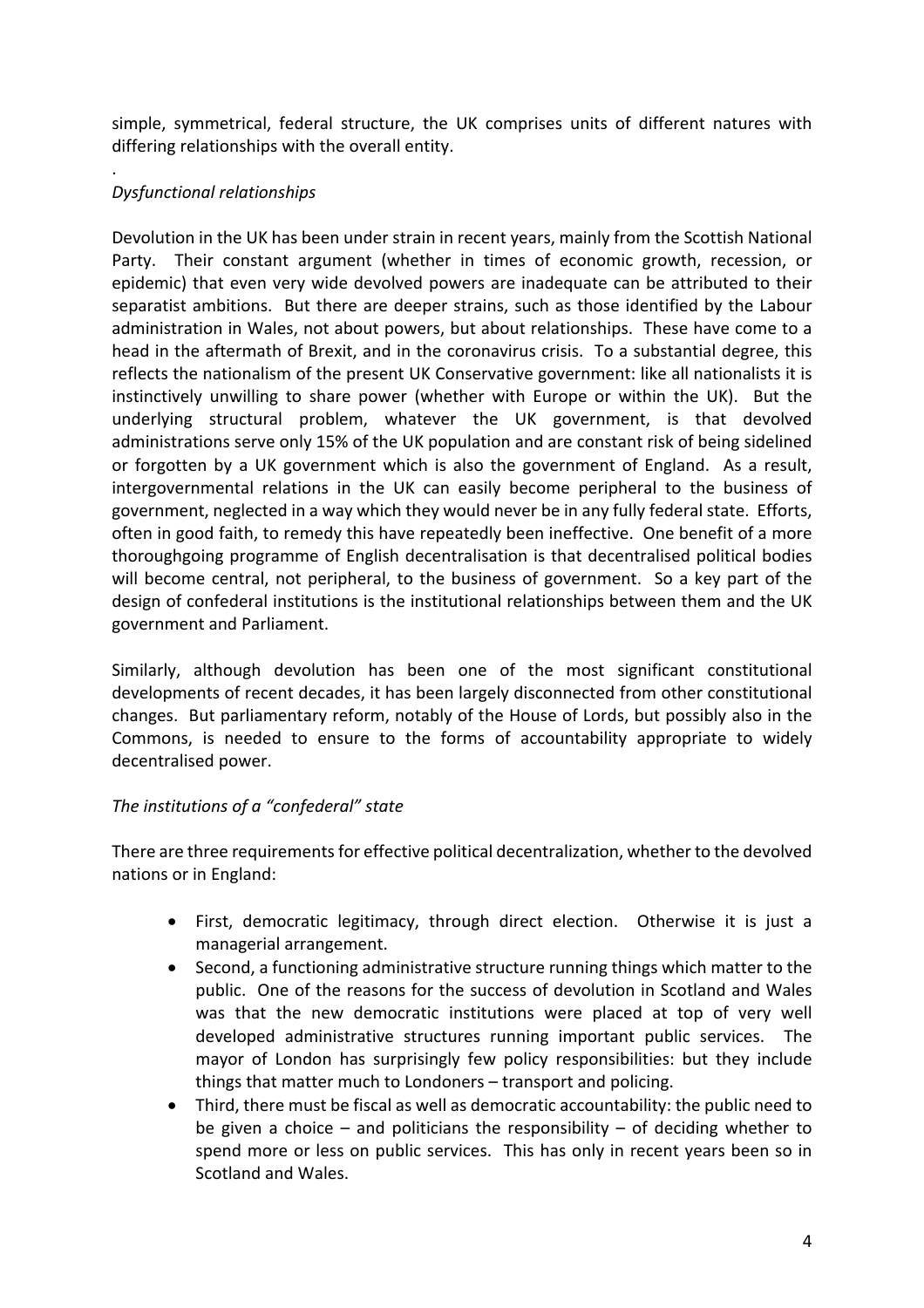It is additionally critical that the institutional forms of decentralisation do not undermine the social solidarity which mitigates economic inequalities – notably common UK welfare and financial provision for public services.

### *London and the devolved nations*

The devolution settlements for Scotland, Wales and Northern Ireland have gradually converged to be very similar. Wales is now very like Scotland and, although the legal structure of Northern Irish devolution is different, the effects are very similar. In essence, foreign affairs and defence, macroeconomic management and social security remain with the UK government while most public services, such as education, health, economic development and so on are devolved.

These arrangements broadly meet the tests for successful decentralisation: there is democratic and fiscal accountability, and substantial governmental machinery to implement locally decided priorities. Critically, the reserving macroeconomic issues such as currency guarantees the economic benefits of the UK domestic market (which, especially in the absence of the European single market, are critical for the economic welfare of people in each of the nations). Reserving the core of social security guarantees at least minimum UK standards of pensions and welfare throughout the UK, and it shows that in the event of asymmetric economic shocks the devolved nations are not dependent on their own resources to meet at least UK welfare standards while there is scope for more generous devolved provision. (In Northern Ireland social security is, formally speaking, devolved, but funding through the "parity principle" achieves the same outcome.) Moreover, funding the devolved administrations through the block and formula, although not a perfect measure of need, nevertheless ensures at least comparable levels of public services, despite different taxraising capacity in each nation.

In terms of both spending and tax, these arrangements are comparable to decentralisation in many federal countries, and in some respects exceed them; for example, fiscal transfers are made to the devolved administrations without strings attached, something seen in no other federal country. The problems of devolution concern relationships rather than powers, but that is not to say that no further adjustments to powers could be made. Some additional powers will inevitably come to the devolved administrations from Brexit, and others are currently the subject of an intergovernmental squabble. One much more important candidate, however, given Brexit, is for the devolved administrations to be empowered to enter into relationships with the EU in respect of devolved matters – such as for example membership of the Erasmus scheme for students, or reciprocal provision of health services – if the UK government does not secure these.

# *London and England?*

England notoriously centralised. Over the decades since the 1970s, local government has lost policy and fiscal autonomy, as central government in London has assumed accountability for services delivered and decisions once made locally. (This is not solely an English problem: local government in Scotland has lost virtually all autonomy, and power has been centralised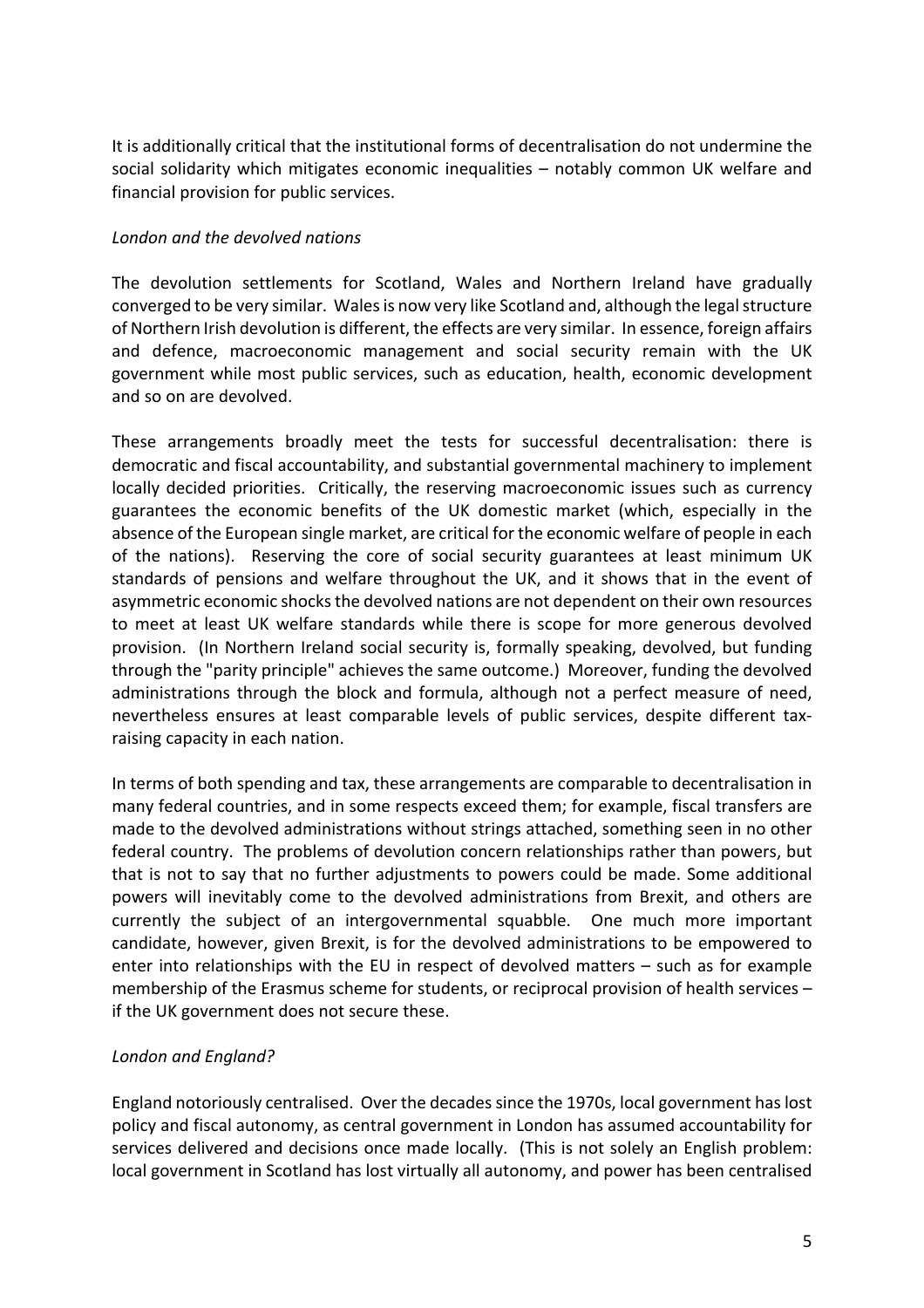in Edinburgh.) The cause is not simply self-aggrandizement by national politicians. It reflects the pressure they feel to be accountable for everything that happens in the public sector, and a simplistic media opposition to a "postcode lottery". The result is that power is concentrated to an unhealthy degree, leading to ineffective government – as the coronavirus crisis has shown. Centralising government in London may be an underlying contribution to the economic centralisation which makes the UK one of the most geographically unequal countries in Europe. Political decentralisation is a necessary, if not sufficient, condition for successful regional economic development to address this.

It has been tried. The English administrative regional framework promoted by Michael Heseltine is now little more than a statistical construct. The so-called standard regions lacked any emotional connection with their residents, and the infrastructure of regional development agencies was dismantled by subsequent Conservative administrations. The idea of directly elected local mayors, however, has proved more durable, and is the best basis on which to build a more radical programme of real devolution in England.

To become effective decentralisation, locally elected mayors need not only the democratic legitimacy they have, but substantially more executive responsibilities, decentralised from Whitehall, to run locally responsive services and policies. The long term aim must be that, as they are ready, all parts of England have the opportunity to run public services impacting very directly on the lives of their residents, such as economic development, education, and even health services. There is no reason why these executive responsibilities should not be comparable to those in the devolved nations but, as with them, undermining neither a single macroeconomic policy, nor an effective social union so the accidents of ill-health, unemployment or old age are not more pressing in one part of the country than another. This will in time free up central government to discharge its more strategic role. The responsibilities of figures such as the mayor of Manchester are a step in this direction, but must be radically widened.

Critically, there must also be tax decentralisation to provide fiscal flexibility and accountability: a revived fiscal federalism inside England, with resources distributed on the basis of need and taking account of different taxable capabilities, but offering tax flexibility. That can start with property taxation (council tax, nondomestic rates and stamp duty land tax) but not ruling out an extension in due course to personal taxation. This would be consistent with maintaining the Barnett formula for Scotland, Wales and Northern Ireland: the key thing to understand is that only the UK government can make the strategic choice on public expenditure between UK wide functions (welfare, defence et cetera) and devolved functions. Once that decision is made, the UK government also makes distribution decisions for devolved services, and Barnett offers a simple and pragmatic way, consistent with devolved autonomy, sharing out the UK-wide resources which support them.

# *Improving dysfunctional relations: Parliaments, nations and constitutional reform*

The UK has yet to make a success of relations between its different governments: some of this is down to partisan politics and the pressures of nationalism, but the underlying structural problem is one of peripherality. The joint ministerial committees which brought together the UK and devolved governments fell into disuse not long after 1999, were revived in only 2007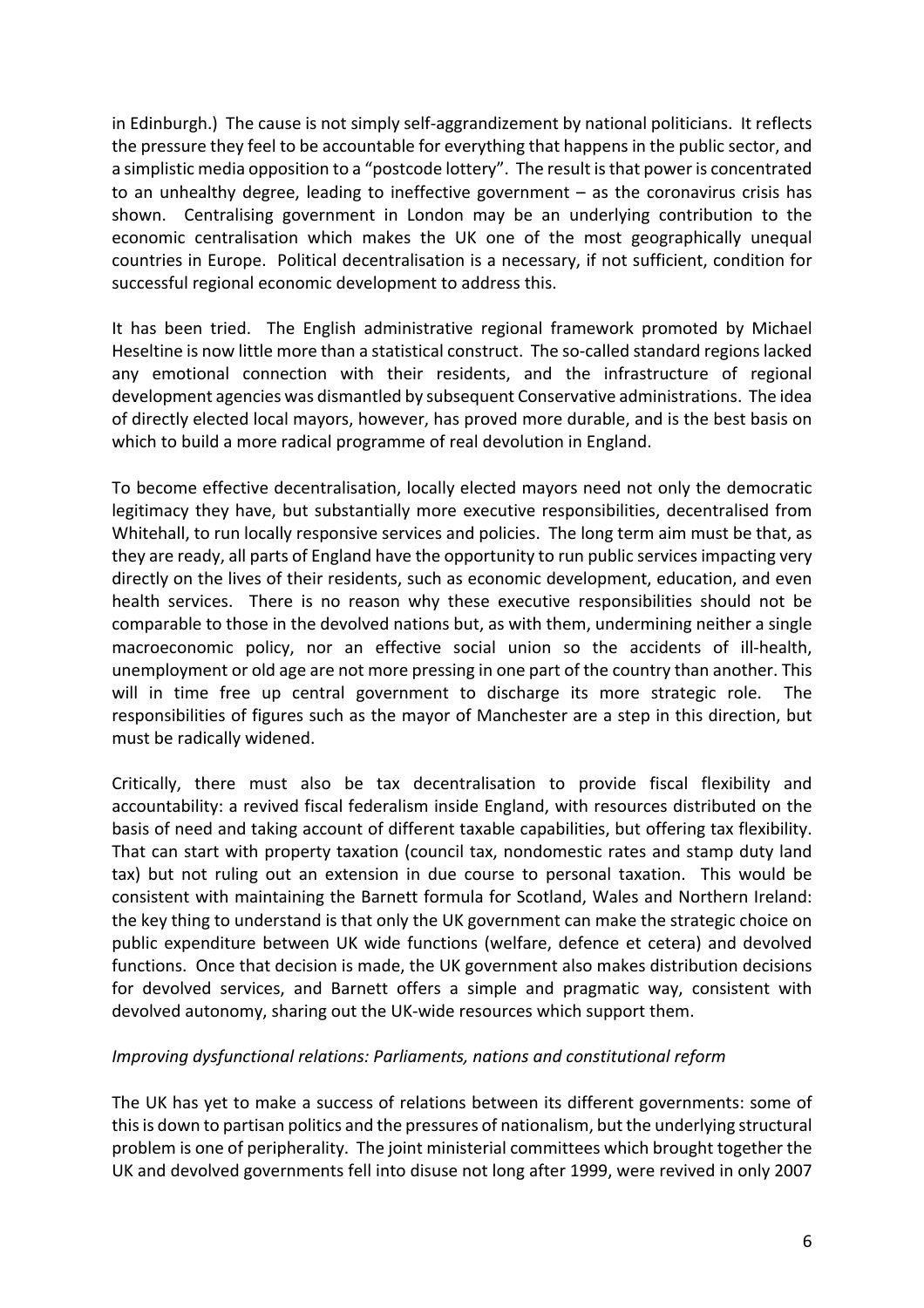(with the arrival of the SNP administration) and have more recently been a locus for Brexit disagreements. Joint working on the coronavirus crisis has been patchy. These should be supplemented (indeed largely replaced) by new intergovernmental fora which the mayor of London, and other English mayors, should attend by right. They might make a start by improving coordination on economic recovery after the coronavirus.

But the UK needs more than simply better day-to-day working at an executive level: it needs constitutional structures which recognise its confederal nature, and oversee the operation of its territorial constitution. A confederal UK should still have four legislatures: Parliament at Westminster, the Scottish Parliament, the Welsh Senedd, and the Northern Ireland Assembly. Westminster is both "federal" for the whole UK, and also the Parliament that makes England's domestic laws. This paper rejects the idea of a separate English Parliament, for three reasons. First, England still does perceive Westminster to be its Parliament, and that reflects, for good or ill, a real historical continuity. Secondly, in a union so asymmetrical as the UK, an English Parliament and the government formed from it would swiftly become the dominant political force in England, eclipsing the federal institution and leading (as the Royal Commission on the Constitution recognised long ago as 1974) to the end of the UK. Thirdly, England's problem is not that it lacks a Parliament. Quite the opposite: too much power is concentrated in its Parliament and central government.

This however implies some constraints on the UK government as government of England, which should only promote legislation for England which has the consent of elected English MP's. (The alternative approach, a "devolution discount", underrepresenting Scotland, Wales and Northern Ireland does not avoid the risk of English laws being determined by non-English MPs, merely makes it less likely; and the underrepresentation is unfair on "federal" matters.) "English votes for English laws" has already been implemented in the House of Commons, although in practice makes little difference when the government has a majority in England. It is sometimes objected that this would make Britain ungovernable by UK government without such a majority. This is mistaken. A UK government can only lack an English majority when England is split down the middle; only then can the relatively small number of MPs from the devolved nations hold the balance of power. It would be unwise, as well as unfair, for such a government to push through purely English legislation on the strength of their votes. Moreover, once there is widespread executive devolution in England much of the business of English government will be removed from Westminster and Whitehall and subject to local democratic control. That would be unaffected by the parliamentary arrangements.

# *A new second chamber*

The biggest change at Westminster under a confederal system should be replacing the House of Lords with a chamber which consciously represents the different nations and regions of the UK. This (like the Lords today) should not be where governments are formed, but where government actions and legislation are challenged and reviewed. Its mandate should be democratic, but indirect: it should be formed of representatives who draw their electoral mandate from the different nations and regions of the UK and the democratic institutions there. That means it will be different from the House of Commons, with a different mandate and function, and not a competing forum for formation of a UK, or English, government. Its composition has to recognise the population size in each part of the country, though there is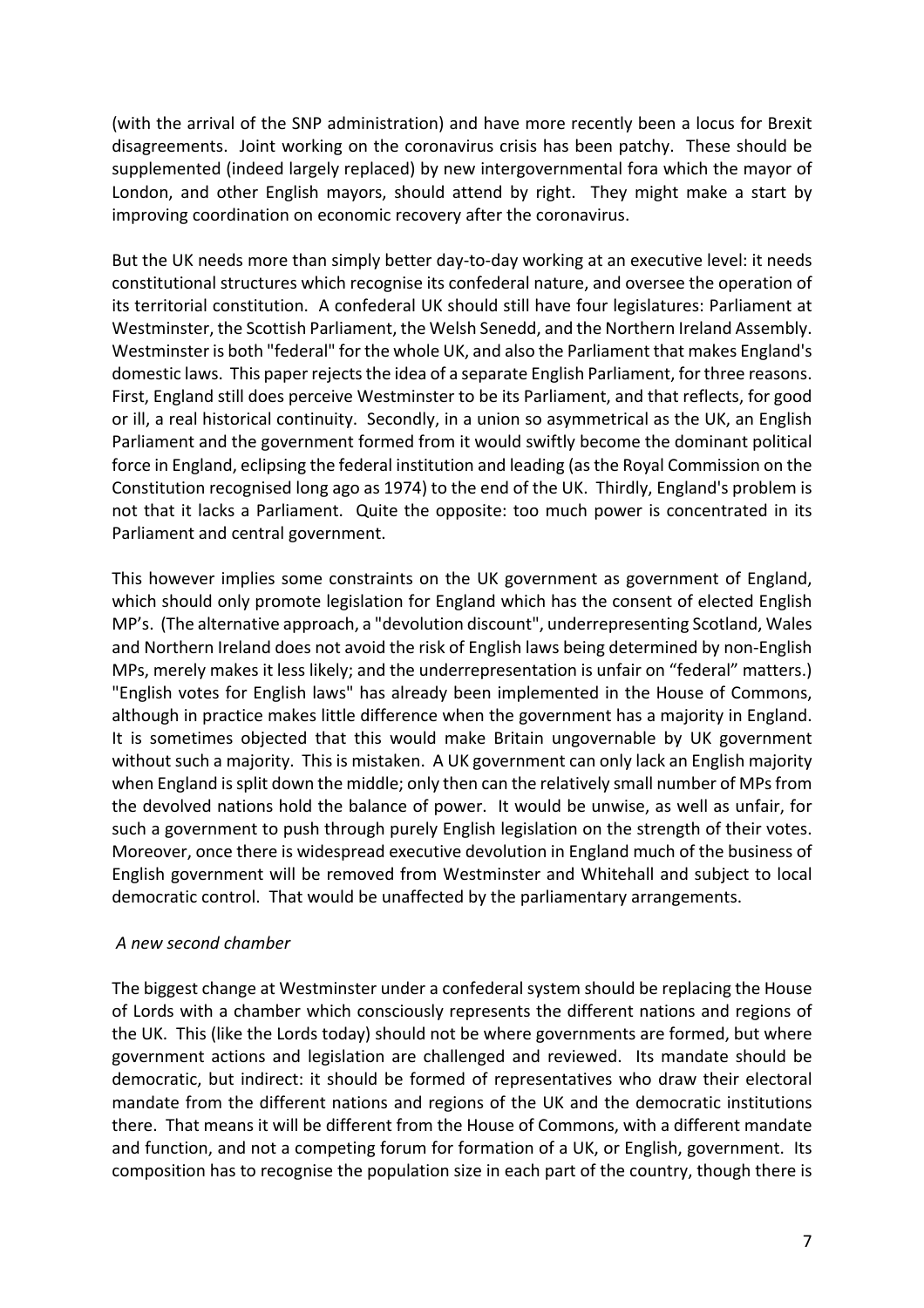a case for some overrepresentation for the devolved nations to reflect the fact that their interests are in danger of being overridden. The quid pro quo for this might be a scrutiny role in relation to devolved legislation, as suggested below. Arguably, in addition, there could also be a minority of directly appointed members chosen on the basis of expertise or experience (essentially, to continue improving poorly prepared government legislation).

A key role for this new Senate is to scrutinise and help manage so-called "spillovers" between one part of the UK and another, or between reserved "federal" and decentralised bodies. In terms of legislation, it should have similar powers of scrutiny, amendment and delay as the House of Lords in respect of UK-wide legislation on reserved matters, and powers of scrutiny and proposed amendment (but not delay) in respect of England-only legislation. It might also have powers to propose amendments to devolved legislation (but not delay). In terms of scrutiny of executive action, its remit should include the oversight and scrutiny of intergovernmental working across the UK, including across England. Indirect election should make it possible for senior politicians from the nations and regions both to hold executive office and to participate in the scrutiny and challenge of intergovernmental processes. It may also be possible to give the new second chamber specific powers of not just delay, but veto, perhaps on qualified majority basis, of particular classes of constitutional legislation, such as changes to devolved powers.

#### *Getting there: action now as well as constitutional development*

This institutional framework may seem a long way from the UK's present governance, but the seeds of the potential new arrangements have already been sown, in the form of devolution, and the beginnings of English decentralisation. It would be possible to move to these confederal arrangements in an evolutionary way, as English decentralisation moves forward. A number of obviously desirable steps in this direction should be made now.

The most important will be developing a plausible and deliverable plan for English decentralisation, taking the initial hesitant steps much further. Decentralisation cannot be imposed on people, and must respond to demand, but the demand is there: initiatives like "devo Manc" can be taken markedly further and copied elsewhere, though the institutional framework must reflect local circumstances: why should Kent or Cornwall not be a "county palatine"? Two other steps can be taken at the central level. First, the joint ministerial committees between the UK devolved governments should be largely replaced by joint national and regional governmental bodies, including the English regional mayors, focusing first on post-crisis economic development. Secondly, the composition of the House of Lords can gradually be changed to be more regionally and nationally representative. Elected politicians from the devolved nations and mayors from the centralised English regions and cities should be appointed to the Lords (on the basis that they will retire when they demit office).

These changes are of great constitutional significance. But they cannot wait for a rewriting or codification of the whole UK constitution, and nor should they depend upon it. Progress on decentralisation must be made, and then that aspect of the constitution be codified in due course. So a constitutional convention might operate in parallel, looking at ways to codify the new arrangements, especially the changes to the House of Lords and the detailed powers of